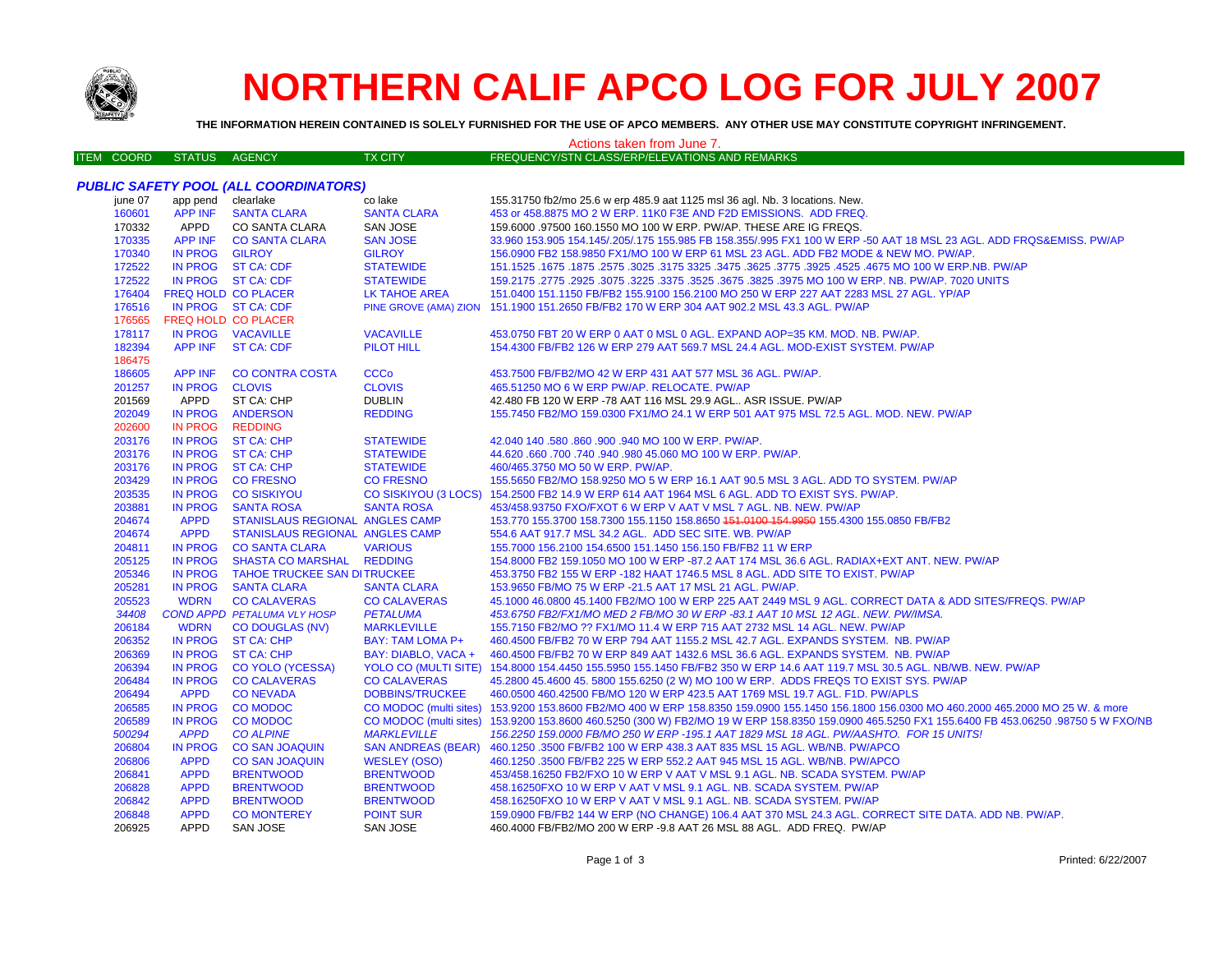#### **ITEM COORD STATUS AGENCY TX CITY FREQUENCY/STN CLASS/ERP/ELEVATIONS AND REMARKS** Actions taken from June 7. APPD TULE INDIAN RESERVATION PORTERVILLE 460.2750 FB2/MO 40 W ERP @090 391.5 AAT 1069 MSL 26.2 AGL. NB. PW/AP (POLICE FUNCTIONS) APPDAPPD TULE INDIAN RESERVATION PORTERVILLE 453.5000 FB2/MO 40 W ERP @090 391.5 AAT 1069 MSL 26.2 AGL. NB. PW/AP (COMMUNITY WATCH FUNCTIONS)<br>APPD LINCOLN LINCOLN/ROCKLIN 155.0250 FB2/MO 155.6250 FX1/MO 180 W ERP 34.1 AAT 109 APPD LINCOLN LINCOLN/ROCKLIN 155.0250 FB2/MO 155.6250 FX1/MO 180 W ERP 34.1 AAT 109 MSL 36.6 AGL. (BOTH F CURRENTLY IN USE) PW/AP.  *APPD DINUBA DINUBA 453/458.38750 MO 2 W ERP. NB. PW/AASHTO.* APPD WOODLAND WOODLAND 453/458.98750 FB/FXOT 6 W ERP 4.4 AAT 17 MSL 7 AGL. NB. DIGITAL. PW/AP IN PROG CO STANISLAUSS MODESTO 154.0250 MO 156.0000 FB/FB2 5 w erp 10.2 AAT 12 MSL 9.1AGL. NB. Honor farm. PW/AP  *APPD CLOVIS CLOVIS 453.66250 FB2/FX/MO 40 W ERP 44.4 AAT 110 MSL 43 AGL. NB. ADD 2ND CHNL. PW/AASHTO. APPD TULARE TULARE 154.3550 FB2/MO 155.0550 MO 100 W ERP -4.7 AAT 88 MSL 27 AGL. CONVERT FB TO FB2 ADD MO. WB. PW/IMSA. APPD CALISTOGA CALISTOGA 453/458.5250 FX2/FXO 25 W ERP -185 AAT 168 MSL 6.1 AGL. SCADA SYS. WB. PW/IMSA. APPD ROHNERT PARK ROHNERT PARK 154.1000 FB/FB2/MO 156.0450 MO 85 W ERP -53 AAT 31 MSL 27.1 AGL. ADDS STNS TO EXIST SYS. PW/IMSA. WB. ???? APPD SOUTHERN CA EDISON EXETER/RICHGROVE 154.463750 FXO 500 W ERP ?? AAT 468 MSL 20 AGL. ADD TO SYSTEM. VNB DATA. IG/EWA APPD VISALIA THREE RIVERS 453.26250 FB2/MO 50 W ERP ?? AAT 971 MSL 12.1 AGL. NB. NEW. PW/AASHTO. 470-512 MHz POOL* IN PROG CO MARIN BODEGA 483.9500 .3750 484.8750 490.8000 488.9750 489.3250 .7000 490.1000 .7250CONTINUES FB/FB2 200 W ERP 39 AAT 218 MSL 30 AGL. ADD TO EXIST. YP/AP. IN PROG CO MARIN CO MARIN & SONOMA 483.6525 .1750 485.6250 484.2000 489.8500 FB2/MO 200 W ERP 566 AAT 745 MSL 60.7 AGL. NEW. PW/AP IN PROG CO MARIN *APPD CO SAN MATEO BRISBANE/FOST CI 488.88750 FB2/MO 157 W ERP -30.7 AAT 61 MSL 21.6 AGL. PW/IMSA. APPD CO SAN MATEO RDWOOD CI/FOST CI 488,53750 FB2/MO 157 W ERP@180 435 AAT 726 MSL 10 AGL. WB. PW/IMSA. APPD CO SAN MATEO BRISBANE/FOST CI 488.71250 FB2/MO 157 W ERP @320 15.2 AAT 61 MSL 8.2 AGL. WB. PW/IMSA. APPD CO SAN MATEO BRISBANE/FOST CI 488.86250 FB2/MO 157 W ERP@320 15.4 AAT 61 MSL 8.2 AGL. WB. PW/IMSA.* APPD MOBILE RELAY ASSOC LIVERMORE/SF/FAIRFAX 490.16250 FB6/FX1T/MO 500 W ERP 612 AAT 762 MSL 21 AGL. 3 SITES. NB. IG/PCIA. APPD MOBILE RELAY ASSOC LIVERMORE 483.33750 FB6/FX1T/MO 1 KW ERP 126 AAT 335 MSL 38 AGL. NB. IG/PCIA. APPD MOBILE RELAY ASSOC LOSGAT/LIV/SF/F'FAX 490.31250 FB6/FX1T/MO 1000 W ERP 708 AAT 1035 MSL 42 AGL. WB. IG/PCIA APPD MOBILE RELAY ASSOC SF/FAIRFAX 490.71250 FB6/FX1T/MO 250 W ERP 612 AAT 762 MSL 21 AGL. ADD NB FREQ. YB/EWA. APPD FAIRFIELD FAIRFIELD 482.88750 FB/FB2/MO 120 W ERP -63 AAT 6 MSL 20 AGL. WB. PW/AP. RESTORAL. APPD FAIRFIELD FAIRFIELD 483.16250 FB/FB2/FX1/MO 225 W ERP-63 AAT 73 MSL 24 AGL. CONCOLIDATE LIC & MAKE CORRECTIONS. PW/AP. LG SYS. APPD FAIRFIELD FAIRFIELD 483.08750 482.4625 482.36250 488.48750 FB/FB2/FX1/MO 225 W ERP -63 AAT 73 MSL 23.5 AGL. ADD FREQ, MODS,CORRECTS. PW/AP PD SYS. APPD FAIRFIELD FAIRFIELD 482.78750 482.51250 483.16250 FB/FB2/FX1/MO 225 W ERP -63 AAT 73 MSL 23.5 AGL. ADD FREQ & CORRECTIONS. PW/AP. FD SYS. APPD FAIRFIELD FAIRFIELD AS ABOVE, CONTINUES WITH ADDNL FIRE STATIONS. PW/AP. FD SYS. APPD MOBILE RELAY ASSOC SF/FAIRFAX 484.96250 FB6/FX1T/MO6 150 W ERP 612 AAT 762 MSL 15 AGL. NB. YG/EWA.

# *800 MHz PUBLIC SAFETY (GP, YP, GF, YF) & Comml Users*

| may 07 | app pend       | los banos                      | los banos                | 858.71250 or 856.21250 or 858.21250 or 859.21250. listening. For MDC system. ?? Erp ?? Aat ?? Msl ?? Agl. |
|--------|----------------|--------------------------------|--------------------------|-----------------------------------------------------------------------------------------------------------|
| dec 06 | sta            | uc: berkeley                   | berkeley                 | 867.8750 868.2125 mo 5 w erp. Gp/ap. Add ht channels.                                                     |
| dec 06 | sta            | uc: davis                      | davis                    | 868.8625 866.1750 mo 5 w erp. Gp/ap. Add ht channels.                                                     |
| 176408 |                | <b>FREQ HLD ST CA: P&amp;R</b> | <b>PINE GROVE (ZION)</b> | 856.7375 858.7625 FB/FB2/FX1/MO 184 W ERP 282.9 AAT 902 MSL 43.3 AGL, ADD 2N CHNL MINOR MODS, GP/AP       |
| 180044 | <b>APP INF</b> | <b>CO NAPA</b>                 | <b>BERRYESSA PK</b>      | 857.43750 FB 280 W ERP 647.2 AAT 932 MSL 6.1 AGL, ADD TO EXIST, GP/AP, MOB DATA,                          |
| 181958 | <b>APP INF</b> | <b>OAKLAND</b>                 | <b>OAKLAND</b>           | 858.93750 FB2/FX1/MO 105 W ERP -3 AAT 91.4 MSL 18.9 AGL, ADD NEW FREQ, PW/AP                              |
| 202627 | <b>IN PROG</b> | <b>STOCKTON</b>                | <b>STOCKTON</b>          | 856.23750 859.48750 FB/FB2/MO 75 W ERP 40.3 AAT 5.8 MSL 122 AGL. EXIST. ADD SITE, GP/AP                   |
| 203621 | IN PROG        | ST CA: P&R                     |                          |                                                                                                           |
| 205647 | IN PROG        | <b>ST CA: P&amp;R</b>          | <b>HOLLISTER</b>         | 855.48750 856.93750 FB/FX1 49 W ERP 85.3 AAT 456 MSL 4.6 AGL, ADD TO SYSTEM, GP/AP                        |
| 205648 | <b>IN PROG</b> | ST CA: DOT                     | <b>SHAVER LAKE (FRS)</b> | 856.76250 857.76250 FB/FB2/FX1 90 W ERP 555.3 AAT 2074.8 MSL 25.9 AGL. ADD TO SYS. GP/AP                  |
| 205856 | <b>IN PROG</b> | ST CA: P&R                     | <b>LA HONDA</b>          | 858,93750 FB/FX1 55 W ERP -182.9 AAT 152 MSL 9 AGL. ADD FREQ TO SYS. GP/AP.                               |
| 206155 | <b>IN PROG</b> | CI/CO SAN FRANCISCO SF         |                          | 858.23750 FB2/MO 200 W ERP 23 AAT 259 MSL 180 AGL, ADD NEW FREEQ, GP/AP                                   |
| 206156 | <b>IN PROG</b> | CI/CO SAN FRANCISCO SF         |                          | 858.23750 FB2/MO 200 W ERP 228 AAT 256 MSL 180 AGL, 5 LOCATIONS, ADD NEW FREQ, GP/AP                      |
| 206157 | <b>IN PROG</b> | CI/CO SAN FRANCISCO SF         |                          | 858,23750 FB2 220 W ERP 208 AAT 229 MSL 86 AGL, 4 LOCATIONS, GP/AP                                        |
| 140639 | APPD           | PROCOMM COMM                   | VISALIA                  | 854.91250 855.56250 858.28750 FB2C/MO 140 W ERP 345 AAT 877 MSL 49 AGL. YB/EWA.                           |

## **\*\*\* All "pend app" pre-coordinations will expire 90 days after appearing in the LOG \*\*\* SHOWING YOUR AOP >40 KM IN HIGH-BAND OR >32 KM UHF REQUIRES ADDITIONAL JUSTIFICATION.**  ALL ELEVATIONS SHOWN ARE IN METERS.

Use of lower case indicates an informal action. Contact one of the advisors immediately if such action would impact your system.